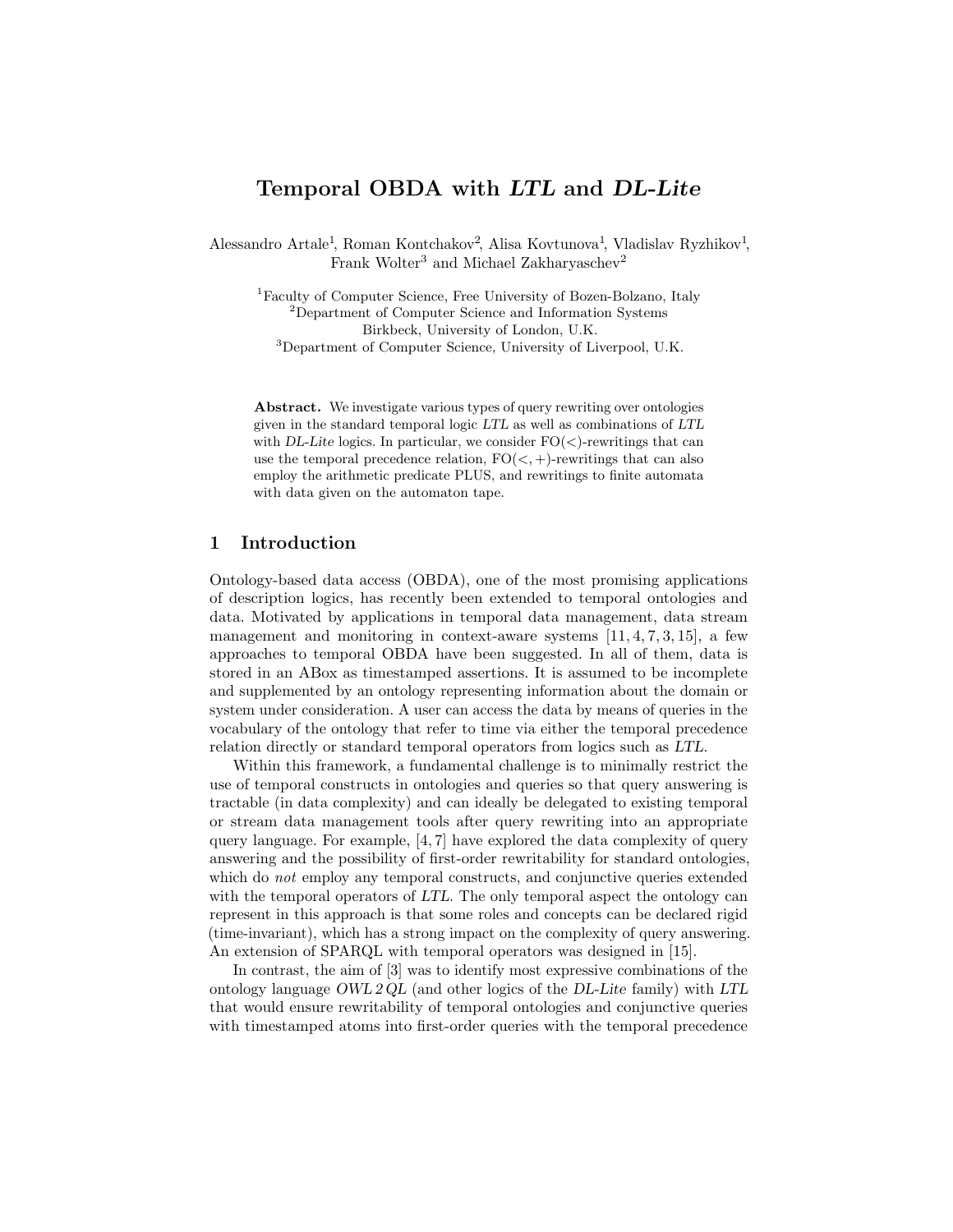relation  $\langle$ . One such combination, TQL, allows the temporal operators  $\Diamond$ (sometime in the past) and  $\Diamond_F$  (sometime in the future) in axioms of the form

$$
\Diamond_{P} signsFor MUC \cap \Diamond_{F} endOfContract \sqsubseteq on MU contract,
$$
\n(1)

saying that since the signing of a contract with Manchester United and until its end, one is contracted to Manchester United. We can then use the query

$$
q(x) = \exists y, t \left( (n_1 \le t \le n_2) \land Striker(x, t) \land onMU contract(x, y, t) \right)
$$

to find MU strikers in the time interval  $[n_1, n_2]$ . It was also observed that axioms with the next- and previous-time operators  $\mathcal{O}_F$  and  $\mathcal{O}_P$  such as

 $HamsringPulled  $\subseteq$   $\bigcirc_{F}^{\leq 21}$  Injured,$ 

saying that if a player pulls his hamstring then he is injured for at least three weeks, can ruin  $FO(\langle)$ -rewritability. It was conjectured, however, that the addition of the operations  $+$  and  $\times$  could be enough to guarantee rewritability in this case.

In this paper, we launch a more systematic investigation of various types of query rewritability over temporal extensions of DL-Lite logics. To begin with, we consider 'ontologies' formulated in pure LTL, which is interpreted over the timeline  $(\mathbb{Z}, \leq)$ , and 'data instances' with atoms of the form  $p(n)$ , where p is a propositional variable and  $n$  a moment of time in  $\mathbb{Z}$ . Ontology axioms in this case are of the form  $\mathbb{E}\varphi$ , where  $\mathbb{E}$  is the temporal operator 'always' and  $\varphi$  is any LTL-formula. Our initial observation is that any FO-query q with atoms  $p(\tau)$ ,  $\tau < \tau'$  and  $\tau = \tau'$  (where  $\tau$ ,  $\tau'$  are variables or constants from Z) and any LTL ontology  $\mathcal T$  can be 'rewritten' to a nondeterministic finite automaton (NFA) that computes answers to  $(\mathcal{T}, q)$  over any data instance given on the automaton tape. In complexity-theoretic terms, this means that the entailment problem for such ontology-mediated queries is in the class  $NC<sup>1</sup>$  for data complexity.

We then investigate rewritability of two types of FO-queries over ontologies given in the fragments of LTL that have been identified in [2]. More specifically, we consider atomic queries (AQs) as well as positive existential queries that can also use a built-in successor relation over  $\mathbb{Z}$  (UCQ<sup>+</sup>, for short). The fragments from [2] operate with LTL-formulas in clausal normal form

$$
\mathbb{E}(\neg \lambda_1 \vee \dots \vee \neg \lambda_n \vee \lambda_{n+1} \vee \dots \vee \lambda_{n+m}),\tag{2}
$$

where the temporal literals  $\lambda_i$  are defined by the grammar

$$
\lambda \ ::= \ \bot \ | \ p \ | \ \bigcirc_F \lambda \ | \ \bigcirc_P \lambda \ | \ \Box_F \lambda \ | \ \Box_F \lambda. \tag{3}
$$

(Here  $\Box_F$  and  $\Box_P$  are the operators 'always in the future' and 'always in the past'.) Similarly to [10], one can show that any LTL-ontology can be transformed to clausal normal form. For example, axiom (1) can be replaced by three axioms

$$
signsForMU \sqsubseteq \Box_F B, \quad endOfContract \sqsubseteq \Box_P E, \quad B \sqcap E \sqsubseteq onMUContract
$$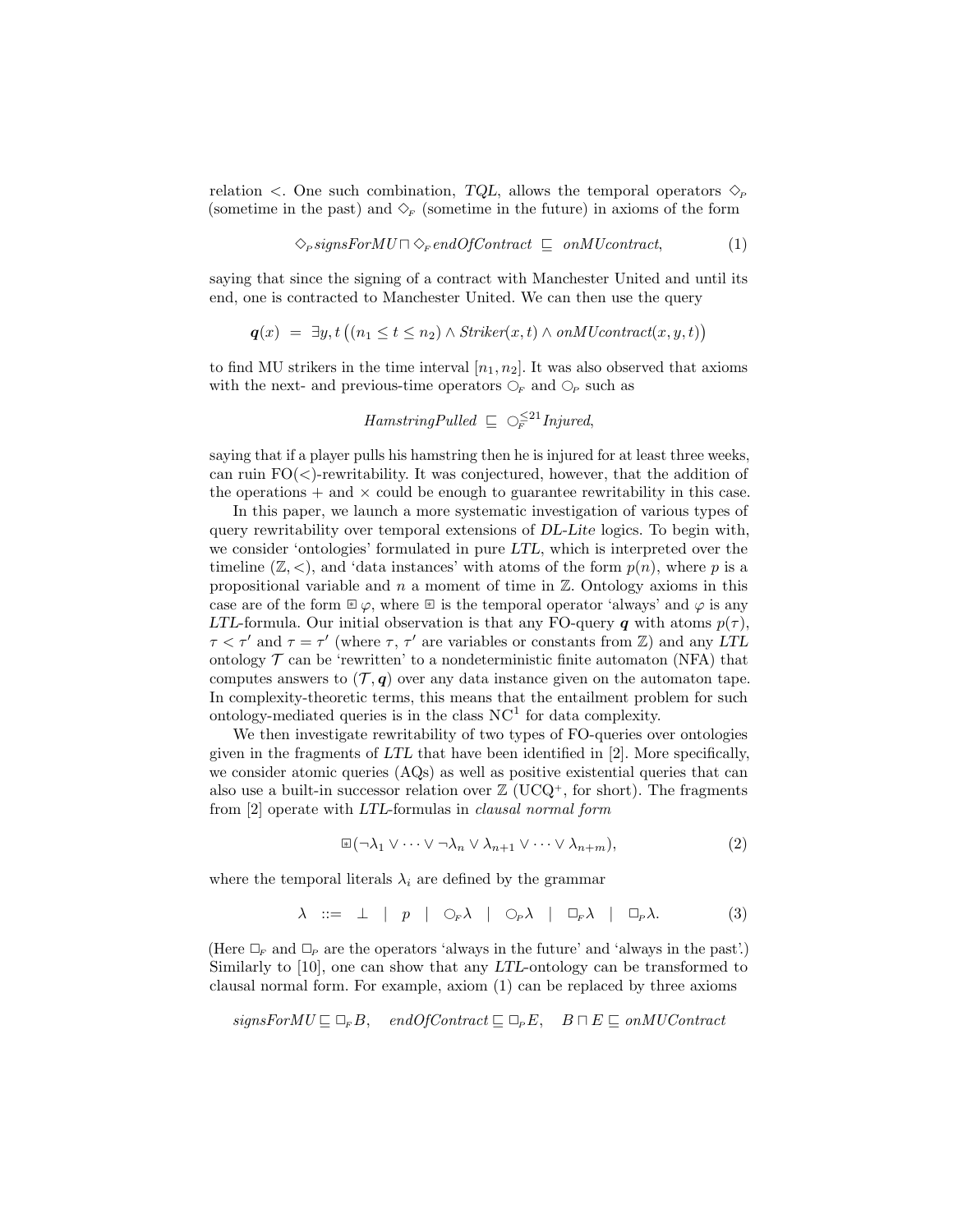with fresh concepts  $B$  and  $E$ . Borrowing the terminology from [1], we distinguish four types of clauses  $\neg \lambda_1 \vee \cdots \vee \neg \lambda_n \vee \lambda_{n+1} \vee \cdots \vee \lambda_{n+m}$  in (2): *bool* clauses with arbitrary n and m; horn clauses with  $m \leq 1$ ; krom clauses with  $n + m \leq 2$ ; and core clauses with  $n + m \leq 2$  and  $m \leq 1$ . We consider 12 fragments of LTL denoted by  $\mathsf{LTL}_{\alpha}^{\square}$ ,  $\mathsf{LTL}_{\alpha}^{\square}$  and  $\mathsf{LTL}_{\alpha}^{\square\bigcirc}$ , where  $\alpha \in \{\text{bool}, \text{horn}, \text{krom}, \text{core}\}$  indicates the type of clauses and the superscript indicates the temporal operators that can be used in the literals  $\lambda$  in the clauses of the fragments. (For instance, LTL $_{core}^{\circ}$ contains formulas in clausal normal form with core clauses whose literals can only contain  $\mathcal{O}_F$  and  $\mathcal{O}_P$ .) The obtained results are summarised in the table below:

|             | $LTL_{\alpha}^{\Box}$ |            | $LTL_{\alpha}^{\circlearrowright}$ |            | $LTL^{\square\bigcirc}_{\alpha}$ |            |
|-------------|-----------------------|------------|------------------------------------|------------|----------------------------------|------------|
|             | AQ.                   | $UCQ^+$    | AQ                                 | $UCQ^+$    | AQ                               | $UCQ^+$    |
| bool        | FO(<)                 | <b>NFA</b> | <b>NFA</b>                         | <b>NFA</b> | <b>NFA</b>                       | <b>NFA</b> |
| horn        | FO(<)                 | FO(<)      | <b>NFA</b>                         | <b>NFA</b> | <b>NFA</b>                       | <b>NFA</b> |
| <i>krom</i> | FO(<)                 | <b>NFA</b> | $FO(<,+)$                          | <b>NFA</b> | $\le$ NFA                        | <b>NFA</b> |
| core        | FO(<)                 | FO(<)      | $FO(<,+)$                          | $FO(<,+)$  | $\le$ NFA                        | $\le$ NFA  |

Thus, if only the operators  $\Box_F$  and  $\Box_P$  can be used in ontology axioms, then ontology-mediated UCQ<sup>+</sup>s are rewritable to  $FO(<)$ -queries for all Horn ontologies. If the operators  $\mathcal{O}_F$  and  $\mathcal{O}_P$  are allowed then in the best case we can only have FO( $\lt$ , +)-rewritings, which use  $\lt$  and  $+$ . (By ' $\leq$ NFA' we indicate that the exact complexity is still unknown.)

We then 'lift' these rewritability results to the temporal description logics  $T^{\Box}DL\text{-}Lie^{flat}_{horn}$  and  $T^{\bigcirc}DL\text{-}Lie^{flat}_{core}$  whose concept and role inclusions are  $\mathsf{LTL}^{\breve{\Box}}_{horn}$ and  $LTL_{core}^{\circ}$  clauses with concepts or roles in place of propositional variables and without ∃R on the right-hand side (we impose this restriction to focus on the temporal aspects of query rewriting). We prove that temporal  $UCQ^+s$ over  $T^{\Box}DL\text{-}Lite^{flat}_{horn}$ -ontologies are FO(<)-rewritable, while over  $T^{\bigcirc}DL\text{-}Lite^{flat}_{core}$ ontologies they are  $FO(<, +)$ -rewritable. We also show that the UCQ<sup>+</sup>-entailment problem over  $T^{\square\bigcirc}DL\text{-}Lite^{flat}_{horn}$ -ontologies, which do not contain role inclusions, is  $NC<sup>1</sup>$ -complete for data complexity.

## 2 OBDA with LTL

We begin by considering the *propositional temporal logic LTL* over the flow of time  $(\mathbb{Z}, \leq)$ . LTL-formulas are built from propositional variables  $\mathcal{P} = \{p_0, p_1, \dots\}$ , propositional constants  $\top$  and  $\bot$ , the Booleans  $\land$ ,  $\lor$ ,  $\rightarrow$  and  $\neg$ , and the temporal operators: <u><sup>■</sup></u> (always),  $\otimes$  (sometime),  $S$  (since) and  $\mathcal{U}$  (until),  $\diamondsuit_P$  (sometime in the past) and  $\Diamond_F$  (sometime in the future),  $\Box_F$  (always in the past) and  $\Box_F$ (always in the future),  $\mathcal{O}_P$  (in the previous moment) and  $\mathcal{O}_F$  (in the next moment).

A temporal interpretation,  $\mathcal{I}$ , defines a truth-relation,  $\models$ , between moments of time  $n \in \mathbb{Z}$  and propositional variables  $p_i$ . We write  $\mathcal{I}, n \models p_i$  to indicate that  $p_i$  is true at n in  $\mathcal I$ . This truth-relation is extended to all LTL-formulas in the following way (the Booleans are interpreted as expected):

$$
- \mathcal{I}, n \models \mathbb{E} \varphi \text{ iff } \mathcal{I}, k \models \varphi, \text{ for all } k \in \mathbb{Z},
$$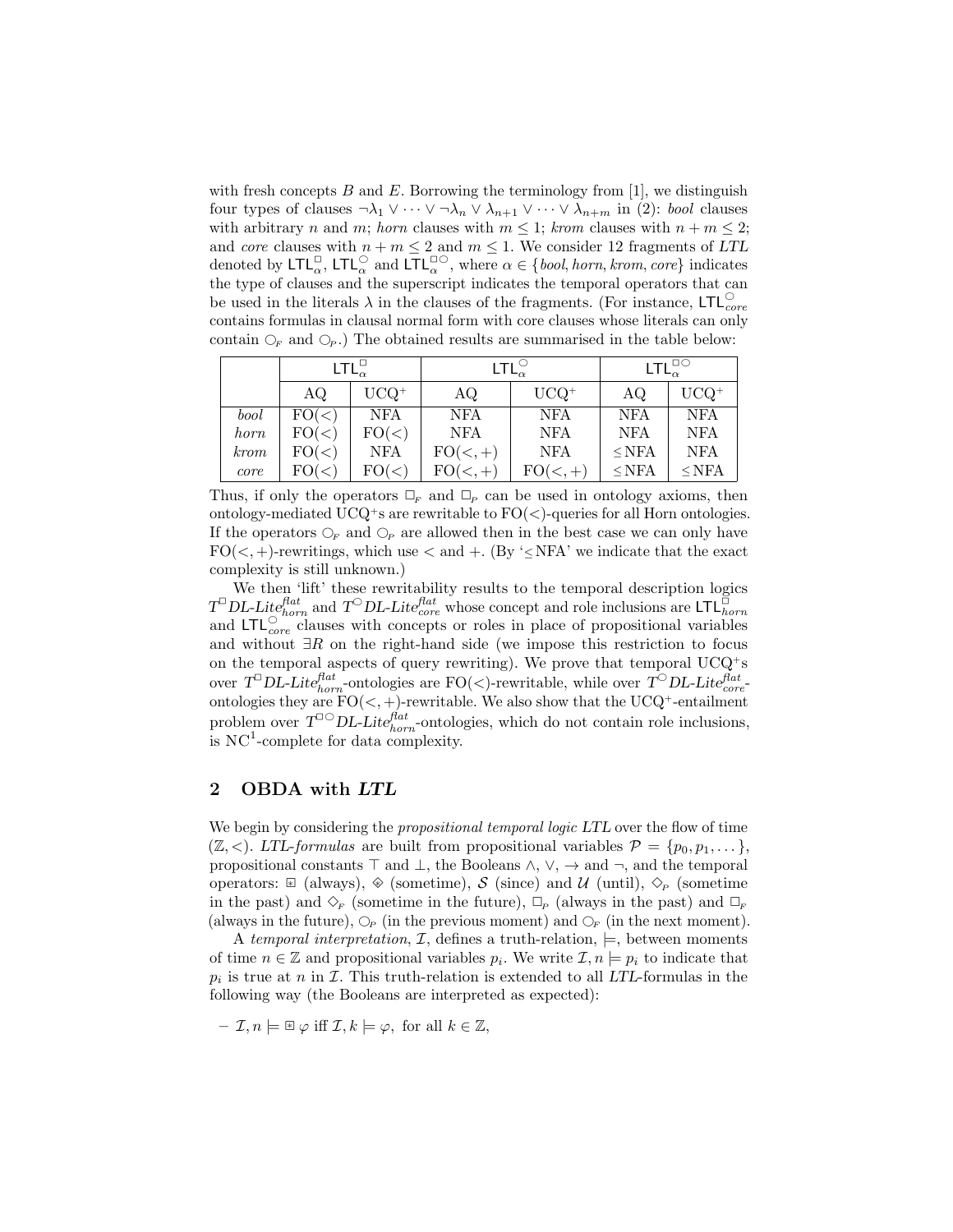- $-I, n \models \otimes \varphi$  iff  $\mathcal{I}, k \models \varphi$ , for some  $k \in \mathbb{Z}$ ,
- $\mathcal{I}, n \models \varphi \mathcal{U} \psi$  iff there is  $k > n$  with  $\mathcal{I}, k \models \psi$  and  $\mathcal{I}, m \models \varphi$ , for  $n < m < k$ ,
- $\mathcal{I}, n \models \Box_F \varphi \text{ iff } \mathcal{I}, k \models \varphi, \text{ for all } k > n,$
- $\mathcal{I}, n \models \Diamond_F \varphi \text{ iff } \mathcal{I}, k \models \varphi, \text{ for some } k > n,$
- $-\mathcal{I}, n \models \bigcirc_{F} \varphi \text{ iff } \mathcal{I}, n+1 \models \varphi,$

and symmetrically for the past-time operators. (Note that the interpretation of  $U$  and  $S$  only involves moments of time that are 'strictly' in the future and, respectively, past; all other temporal operators are expressible via such  $S$  and  $U$ .)

An LTL-ontology,  $\mathcal{O}$ , is a finite set of LTL-formulas of the form  $\mathbb{F}\varphi$ . With each  $p \in \mathcal{P}$  we associate a unary predicate over  $\mathbb{Z}$ , also denoted p. A *data instance* is a finite set, D, of atoms of the form  $p(\ell)$  with  $p \in \mathcal{P}$  and  $\ell \in \mathbb{Z}$ . We denote by  $\min \mathcal{D}$  (max  $\mathcal{D}$ ) the minimal (maximal) number occurring in  $\mathcal D$  and set  $\Delta_{\mathcal{D}} = \{ \ell \mid \min \mathcal{D} \leq \ell \leq \max \mathcal{D} \}.$  To simplify presentation, we assume in this paper that  $\min \mathcal{D} = 0$  and  $\max \mathcal{D} \geq 1$ . A temporal knowledge base (KB) is a pair  $\mathcal{K} = (\mathcal{O}, \mathcal{D})$ . We call an interpretation  $\mathcal{I}$  a model of  $\mathcal{K}$  and write  $\mathcal{I} \models \mathcal{K}$  if  $\mathcal{I}, n \models \varphi$ , for all  $\mathbb{F} \varphi$  in  $\mathcal{O}$  and  $n \in \mathbb{Z}$ , and  $\mathcal{I}, \ell \models p$ , for all  $p(\ell) \in \mathcal{D}$ .

A temporal first-order query (FOQ) is any  $FO(<)$ -formula,  $q(t)$ , built from atoms  $p_i(\tau)$ ,  $\tau = \tau'$  or  $\tau < \tau'$ , where  $\tau$  and  $\tau'$  are temporal terms (individual variables or constants from  $\mathbb{Z}$ ). Although the *successor relation*  $S(\tau, \tau')$  (saying that  $\tau' = \tau + 1$ ) is expressible in this language, we assume that it can be used as a basic atom. The free variables t of  $q(t)$  are the *answer variables* of  $q$ ; if there are no answer variables, q is called *Boolean.* A union of conjunctive queries (or  $UCQ^+$ , with  $+$  indicating that we can use the successor relation) is a disjunction of FOQs of the form  $\exists s \varphi(s, t)$ , where  $\varphi$  is a conjunction of atoms. Finally, an *atomic* query (or AQ) takes the form  $p_i(\tau)$ , for a temporal term  $\tau$ . A certain answer to a FOQ  $q(t)$  with  $t = t_1, \ldots, t_m$  over a KB  $(0, \mathcal{D})$  is any tuple  $\ell = \ell_1, \ldots, \ell_m$ of elements in  $\Delta_{\mathcal{D}}$  such that, for every model  $\mathcal{I}$  of  $(\mathcal{O}, \mathcal{D})$ , we have  $\mathcal{I} \models q(\ell)$ regarding I as a first-order structure; in this case we write  $\mathcal{O}, \mathcal{D} \models q(\ell)$ . We refer to the problem ' $\mathcal{O}, \mathcal{D} \models q$ '', where q is a Boolean FOQ, as FOQ-entailment over temporal ontologies.

Let  $q(t)$  be a FOQ and  $\mathcal O$  an LTL-ontology. Denote by  $\mathcal I^{q,\mathcal O}_\mathcal D$  the finite firstorder structure defined as follows. The domain  $\Delta_{\mathcal{D}}^{q,\mathcal{O}}$  of  $\mathcal{I}_{\mathcal{D}}^{q,\mathcal{O}}$  is the minimal closed interval in  $\mathbb Z$  that contains  $\Delta_{\mathcal D}$  as well as some *fixed* integers that only depend on  $q$  and  $\mathcal O$  (for example, all  $\ell \notin \Delta_{\mathcal D}$  occurring in  $q$  should be included into  $\Delta_{\mathcal{D}}^{\mathbf{q},\mathcal{O}}$ ). For any  $\ell \in \Delta_{\mathcal{D}}^{\mathbf{q},\mathcal{O}},$  we set  $\mathcal{I}_{\mathcal{D}}^{\mathbf{q},\mathcal{O}} \models p(\ell)$  iff  $p(\ell) \in \mathcal{D}$ . We also assume that the binary relations  $\lt$ , = and S and ternary relation PLUS are interpreted over  $\Delta_{\mathcal{D}}^{\mathbf{q},\mathcal{O}}$  in a natural way (e.g., PLUS $(n,m,k)$  is true iff  $n = m + k$ ). If we extend the domain of  $\mathcal{I}_{\mathcal{D}}^{q,\mathcal{O}}$  to  $\mathbb{Z}$ , then the resulting structure is denoted by  $\mathcal{I}_{\mathcal{D}}^{\mathbb{Z}}$ .

A FOQ  $q'(t)$  is an FO(<)-rewriting of  $q(t)$  and O if, for any data instance D and any tuple  $\ell$  from  $\Delta_{\mathcal{D}}$ , we have  $\mathcal{O}, \mathcal{D} \models q(\ell)$  iff  $\mathcal{I}_{\mathcal{D}}^{q,\mathcal{O}} \models q'(\ell)$ . If we allow the use of PLUS in  $q'(t)$ , then it is called an  $FO(<, +)$ -rewriting of  $q(t)$  and  $O$ .

*Example 1.* Consider the ontology  $\mathcal{O} = {\mathbb{R}}(\bigcirc_{P} p \to q), {\mathbb{R}}(\bigcirc_{P} q \to p)$ . Then  $\exists s, n \left[ (p(s) \wedge (t - s = 2n \ge 0)) \vee (q(s) \wedge (t - s = 2n + 1 \ge 0)) \right]$  is an  $\text{FO}(\le, +)$ rewriting of the AQ  $p(t)$  and  $\mathcal{O}$ , where  $t - s = 2n \geq 0$  is a shortcut for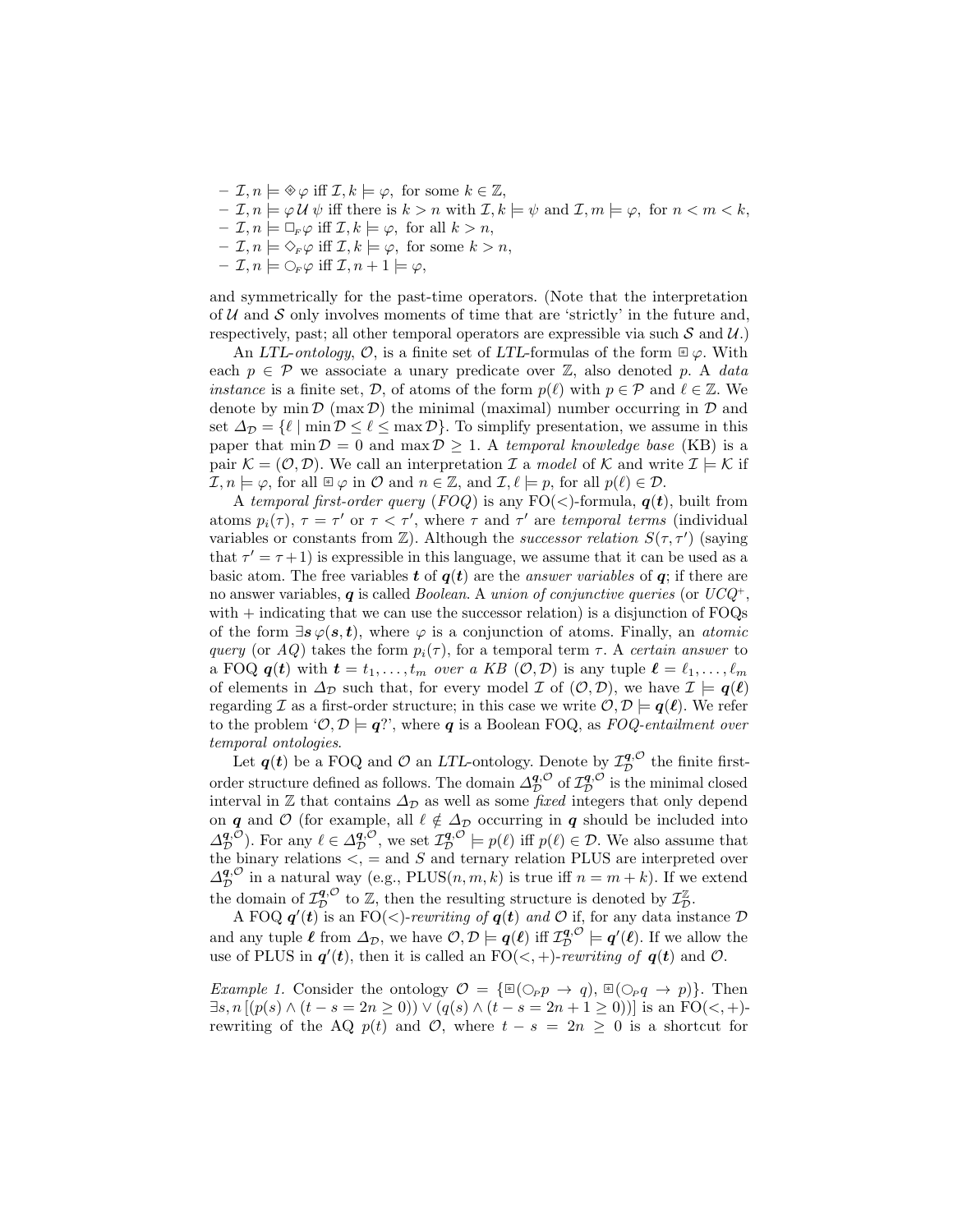$\exists n_2 \left( \text{PLUS}(n_2, n, n) \land \text{PLUS}(t, s, n_2) \land (n_2 \geq 0) \right)$  and  $t-s = 2n+1 \geq 0$  is defined similarly. However,  $p(t)$  and  $\mathcal O$  do not have an  $\mathrm{FO}(\langle)$ -rewriting because properties of numbers such as 't is even' are not expressible by  $FO(<)$ -formulas [14]. On the other hand, for any  $\ell \in \mathbb{Z}$ , the Boolean AQ  $p(\ell)$  and  $\mathcal{O}$  are FO(<)-rewritable: for instance,  $p(3) \vee q(2) \vee p(1) \vee q(0)$  is an FO(<)-rewriting of  $p(3)$  and  $\mathcal{O}$ . Consider next the ontology  $\mathcal{O}'$  with the axioms:

$$
\mathbb{E}(\star \to p_0), \qquad \mathbb{E}(\bigcirc_F p_k \land \overline{a} \to p_k) \text{ and } \mathbb{E}(\bigcirc_F p_k \land a \to p_{1-k}), \qquad k = 0, 1.
$$

For  $\mathbf{w} = (w_1, \ldots, w_n) \in \{0, 1\}^n$ , let  $\mathcal{D}_{\mathbf{w}}$  contain  $a(i)$  if  $w_i = 1$ ,  $\overline{a}(i)$  if  $w_i = 0$ , as well as  $\star(n + 1)$ . Then  $\mathcal{O}', \mathcal{D}_w \models p_0(0)$  iff the number of 1s in w is even. It follows that the AQ  $p_0(0)$  and the ontology  $\mathcal{O}'$  are not FO-rewritable even if we are allowed to use arbitrary arithmetic predicates (not only  $\lt$ , S and PLUS) [12]. This observation motivates the following definitions.

An NFA  $\mathfrak A$  is an *NFA-rewriting* of a *Boolean* FOQ  $q$  and an *LTL*-ontology O if, for any data instance D, we have  $\mathcal{O}, \mathcal{D} \models q$  iff  $\mathfrak A$  accepts D written on the tape as the word  $\mathcal{D}_0, \ldots, \mathcal{D}_k, \mathcal{D}_{k+1}$ , where  $\mathcal{D}_i = \{p \mid p(i) \in \mathcal{D}\}, k = \max \mathcal{D}$ and  $\mathcal{D}_{k+1} = \star$  is a special 'end of data' marker. Thus, the alphabet of  $\mathfrak A$  is  $\Sigma_{\mathbf{q},\mathcal{O}} = 2^{\text{sig}(\mathbf{q},\mathcal{O})} \cup \{ \star \},\$  where  $\text{sig}(\mathbf{q},\mathcal{O})$  is the set of variables from P used in  $\mathbf{q}$ and O. Now suppose we are given a FOQ  $q(t)$  with non-empty  $t = t_1, \ldots, t_m$ . We say that an NFA  $\mathfrak A$  with the tape alphabet  $\Sigma_{\mathbf q, \mathcal{O}} \times 2^{\{t_1, \ldots, t_m\}}$  is an NFA-rewriting of  $q(t)$  and  $\mathcal O$  when, for any  $\mathcal D$  and  $\ell = \ell_1, \ldots, \ell_m$  in  $\Delta_{\mathcal D}$ , we have  $\mathcal O, \mathcal D \models q(\ell)$  iff A accepts the input word  $(\mathcal{D}_0, V_0), \ldots, (\mathcal{D}_k, V_k), (\mathcal{D}_{k+1}, \emptyset)$  with the  $\mathcal{D}_i$  as above and  $V_i = \{t_i | \ell_i = i\}$ , for  $0 \le i \le k$ . Note that instead of NFA-rewritability we could define an equivalent notion of  $MSO(\langle)$ -rewritability (cf. [17, Theorem 1.1]).

It is known [6] that if a Boolean FOQ q and an LTL-ontology  $\mathcal{O}$  are FO( $\lt$ , +)rewritable then the problem ' $\mathcal{O}, \mathcal{D} \models q$ ?' is in LOGTIME-uniform AC<sup>0</sup> for data complexity. It is also known [13] that if  $q$  and  $\mathcal O$  are NFA-rewritable then this problem is in the class  $NC<sup>1</sup>$  for data complexity.

#### **Theorem 2.** Any FOQ  $q(t)$  and any LTL-ontology  $\mathcal{O}$  are NFA-rewritable.

*Proof.* Suppose  $\boldsymbol{t} = t_1, \ldots, t_m$ . For a data instance  $\mathcal{D}$ , let  $\mathcal{I}_{\mathcal{D}}^{\mathbb{N}}$  be the restriction of  $\mathcal{I}_{\mathcal{D}}^{\mathbb{Z}}$  to N. It is easy to construct an MSO-formula  $\mu(t)$  such that  $\mathcal{I}_{\mathcal{D}}^{\mathbb{N}} \models \mu(\ell)$ iff  $\mathcal{O}, \mathcal{D} \models q(\ell)$ , for all tuples  $\ell$  in N. By Büchi's theorem [8], one can now construct a Büchi automaton  $\mathfrak{B}$  which accepts an  $\omega$ -word  $(G_0, V_0), (G_1, V_1), \ldots$ over the alphabet  $\Sigma_{q,\mathcal{O}} \times 2^{\{t_1,\dots,t_m\}}$  iff (*i*) there is exactly one k with  $G_k = \star$ ; (*ii*)  $V_{k+1} = \emptyset$  and  $(G_{k'}, V_{k'}) = (\emptyset, \emptyset)$ , for all  $k' > k$ ; (*iii*) for any  $D$  with  $D_i = G_i$ for  $i < k$ , we have  $\mathcal{I}_{\mathcal{D}}^{\mathbb{N}} \models \mu(\ell)$  for  $\ell_j = i$  if  $t_j \in V_i$ . Finally, one can transform  $\mathfrak{B}$ to an NFA 24 that accepts a finite word  $(G_0, V_0), \ldots, (G_k, V_k)$  iff  $\mathfrak B$  accepts its  $\omega$ -extension with  $(\emptyset, \emptyset),(\emptyset, \emptyset), \ldots$ .

Let us now assume that the axioms of LTL-ontologies are represented in clausal normal form (2) and consider the fragments  $LTL_{\alpha}^{\Box}$ ,  $LTL_{\alpha}^{\Box}$  and  $LTL_{\alpha}^{\Box}$ , for  $\alpha \in \{bool, horn, krom, core\}$ , defined in Section 1. The next theorem establishes NC<sup>1</sup>-hardness of query entailment for various types of queries and ontologies.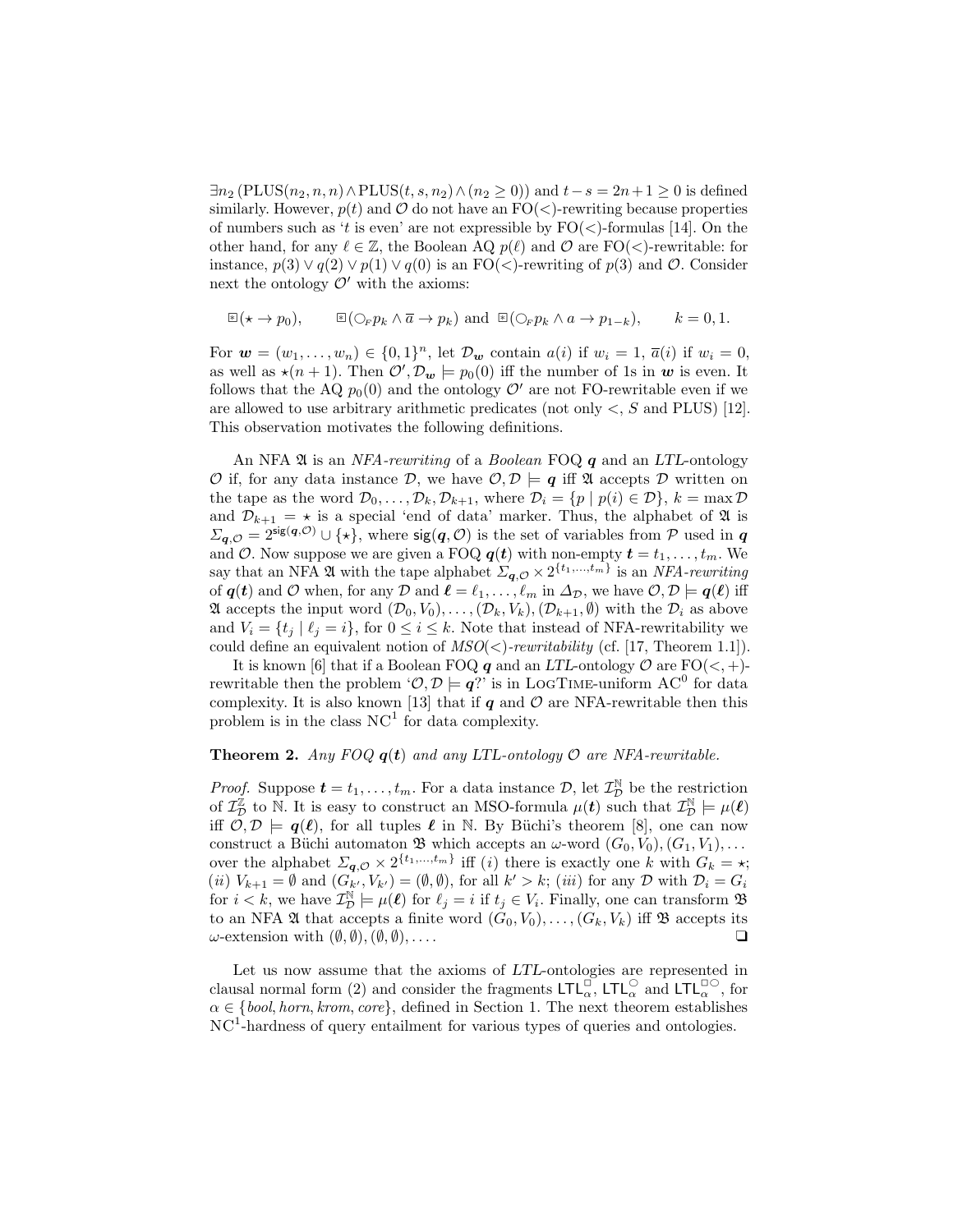**Theorem 3.** (i) AQ-entailment over  $LTL_{horn}^{\circ}$ -ontologies is NC<sup>1</sup>-hard.

(ii) FOQ-entailment over the empty ontology is  $NC^1$ -hard.

(iii) UCQ<sup>+</sup>-entailment over  $LTL_{krom}^{\Box}$ - and  $LTL_{krom}^{\bigcirc}$ -ontologies is NC<sup>1</sup>-hard.

*Proof.* We use the fact [5] that there exist  $NC<sup>1</sup>$ -complete regular languages. Suppose  $\mathfrak A$  is an NFA,  $q_0$  its initial state and  $q_1$  the only accepting state. Given an input word  $\mathbf{w} = w_0 \dots w_n$ , we set  $\mathcal{D}_{\mathbf{w}} = \{ w_i(i) \mid i \leq n \} \cup \{ q_1(n+1) \}.$ 

(*i*) Let  $\mathcal{O} = \{ \mathbb{E}(\bigcirc_{F} q' \land a \to q) \mid q \to_{a} q' \}$ . Then  $\mathfrak{A}$  accepts  $w$  iff  $\mathcal{O}, \mathcal{D}_{w} \models q_{0}(0)$ . (*ii*) Let  $q = q_0(0) \vee \bigvee_{q \to aq'} \exists t, t' \left( S(t, t') \wedge q'(t') \wedge a(t) \wedge \neg q(t) \right)$ . Then  $\mathfrak A$  accepts w iff  $\emptyset, \mathcal{D}_{w} \models q$ . (*iii*) Let q' be the result of replacing each occurrence of  $\neg q(t)$ in q with  $\bar{q}(t)$ , for a fresh  $\bar{q}$ , and let O' be an ontology containing  $\mathbb{E}(\bar{q} \leftrightarrow \neg q)$  for every such  $\bar{q}$ . Then  $\mathfrak A$  accepts  $\bm w$  iff  $\mathcal O', \mathcal D_{\bm w} \models \bm q'$ . ❑

We now establish the  $FO(<, +)$ - and  $FO(<)$ -rewritability results advertised in the introduction.

**Theorem 4.** Any AQ and  $LTL_{krom}^{\circ}$ -ontology are  $FO(<, +)$ -rewritable, but not necessarily  $FO(<)$ -rewritable.

*Proof.* Suppose we are given an AQ  $q(\tau)$  and an  $LTL<sup>C</sup><sub>krom</sub>$ -ontology  $\mathcal{O}$ . (That they are not necessarily  $FO(<)$ -rewritable was shown in Example 1.) Without loss of generality we assume that  $\mathcal O$  does not contain nested  $\bigcirc_F$  and  $\bigcirc_P$  and write  $\bigcirc^n \varphi$  in place of  $\bigcirc^n_{F} \varphi$  if  $n > 0$ ,  $\varphi$  if  $n = 0$ , and  $\bigcirc^{n}_{F} \varphi$  if  $n < 0$ . By a *literal*, L, we mean a propositional variable from  $sig(q, 0)$  or its negation. Given literals L and L', we write  $\mathcal{O} \models \mathbb{E}(L \to \bigcirc^k L')$  to say that  $\mathbb{E}(L \to \bigcirc^k L')$  is true in all models of  $\mathcal{O}$ . Let  $\mathfrak{A}^{\mathcal{O}}_{L,L'}$  be an NFA whose tape alphabet is  $\{0\}$ , the states are all the literals, with  $\hat{L}$  being the initial and  $L'$  the accepting states, and whose transitions are of the form  $L_1 \rightarrow_0 L_2$ , for  $\mathcal{O} \models \mathbb{E}(L_1 \rightarrow \bigcirc L_2)$ .

**Lemma 5.** For any  $k > 0$ , the NFA  $\mathfrak{A}^{\mathcal{O}}_{L,L'}$  accepts  $0^k$  iff  $\mathcal{O} \models \mathbb{E}(L \to \bigcirc^k L').$ 

Every unary automaton  $\mathfrak{A}_{L,L'}^{\mathcal{O}}$  with N states gives rise (via Chrobak normal form [9, 18]) to  $M = O(N^2)$  arithmetic progressions  $a_i + b_i \mathbb{N} = \{a_i + b_i \cdot m \mid m \ge 0\},$ for  $i \leq M$ , such that  $1 \leq a_i, b_i \leq N$  and, for any  $k > 0$ ,  $\mathfrak{A}_{L,L'}^{\mathcal{O}}$  accepts  $0^k$  iff  $\mathsf{div}_{b_i}(k-a_i)$ , for some  $i \leq M$ , where  $\mathsf{div}_b(v) = \exists n ((0 \leq n \leq v) \land (v = bn))$ . Let

$$
P_{L,L'}^{\mathcal{O}}(t) = \bigvee_{i=1}^{M} \text{div}_{b_i}(t - a_i) \quad \text{and} \quad E_{L,L'}^{\mathcal{O}}(t, t') = \begin{cases} (t = t'), & \text{if } \mathcal{O} \models \mathbb{B}(L \to L'), \\ \perp, & \text{otherwise.} \end{cases}
$$

**Lemma 6.** (i) If  $(0, \mathcal{D})$  is consistent then, for any  $\ell \in \mathbb{Z}$ , we have  $\mathcal{O}, \mathcal{D} \models q(\ell)$ iff either  $\mathcal{O} \models \mathbb{E} q$  or there exists  $p(m) \in \mathcal{D}$  such that  $\mathcal{O} \models \mathbb{E} (p \to \bigcirc^{\ell-m} q)$ .

(ii) If  $(\mathcal{O}, \mathcal{D})$  is inconsistent then either  $\mathcal{O} \models \mathbb{F} \perp$  or there are  $p(m) \in \mathcal{D}$  and  $r(n) \in \mathcal{D}$  such that  $\mathcal{O} \models \mathbb{E}(p \to \bigcirc^{n-m} \neg r)$ .

The conditions of this lemma can be encoded as an  $FO(<, +)$ -formula  $\varphi_q(t)$ , which is  $\top$  if  $\mathcal{O} \models \mathbb{Z} \perp$  or  $\mathcal{O} \models \mathbb{Z} q$ , and otherwise a disjunction of the following formulas, for  $p, r \in \text{sig}(q, \mathcal{O}),$ 

$$
\exists s, s' \left( p(s) \land r(s') \land (P_{p,\neg r}^{\mathcal{O}}(s'-s) \lor E_{p,\neg r}^{\mathcal{O}}(s',s))) \right),\tag{4}
$$

$$
\exists s \left( p(s) \land \left( P_{p,q}^{\mathcal{O}}(t-s) \lor E_{p,q}^{\mathcal{O}}(t,s) \lor P_{\neg q,\neg p}^{\mathcal{O}}(s-t) \right) \right). \tag{5}
$$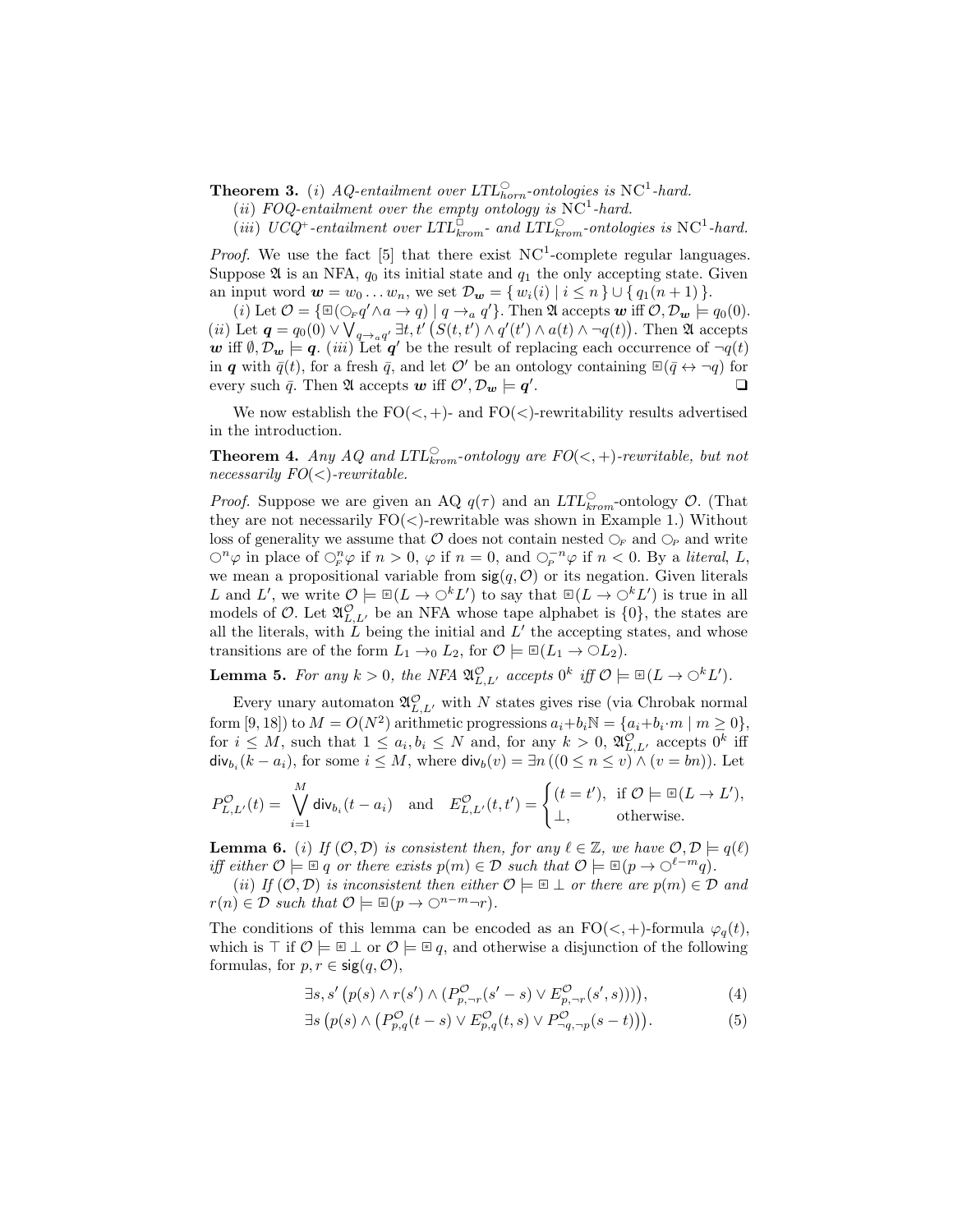Thus,  $\mathcal{O}, \mathcal{D} \models q(\ell)$  iff  $\mathcal{I}_{\mathcal{D}}^{\mathbb{Z}} \models \varphi_q(\ell)$ , for any  $\mathcal{D}$  and  $\ell \in \mathbb{Z}$ . In fact, for a slight modification  $\varphi'_q(t)$  of  $\varphi_q(t)$ , we can show that  $\mathcal{O}, \mathcal{D} \models q(\ell)$  iff  $\mathcal{I}_{\mathcal{D}}^{q,\mathcal{O}} \models \varphi'_q(\ell)$ where  $\Delta_{\mathcal{D}}^{\mathbf{q},\mathcal{O}} = [\min\{0,\ell\}, \max\{\max \mathcal{D}, |\ell| + O(|\mathcal{O}|)\}]$ . It follows that  $\varphi'_q(\tau)$  is a FO(<, +)-rewriting of  $q(\tau)$  and  $\mathcal O$  over  $\mathcal I_{\mathcal D}^{\bm{q},\mathcal O}$  $\mathcal{L}^{q,\mathcal{O}}$  .

By Theorem 3, UCQ<sup>+</sup>s and  $LTL<sup>°</sup><sub>krom</sub>$ -ontologies are not always FO(<, +)rewritable. In the next theorem, we restrict attention to  $LTL_{core}^{\circ}$ -ontologies.

**Theorem 7.** Any  $UCQ^+$   $q(t)$  and  $LTL_{core}^{\circ}$ -ontology  $\mathcal{O}$  are  $FO(<, +)$ -rewritable.

*Proof.* Let  $q'(t)$  result from replacing any  $q(\tau)$  in  $q(t)$  with the above mentioned  $\varphi'_q(\tau)$ . Assuming that  $\mathcal O$  and  $\mathcal D$  are consistent, denote by  $\mathcal C_{\mathcal O,\mathcal D}$  the *canonical* model of  $\mathcal O$  and  $\mathcal D$ . We then have  $\mathcal C_{\mathcal O,\mathcal D}\models q(\ell)$  iff  $\mathcal I^{\mathbb Z}_\mathcal D\models q'(\ell)$ . Let  $\mathcal I^{q,\mathcal O}_\mathcal D$  be the interpretation defined in the proof of Theorem 4, where  $\ell$  is the constant in  $q$ with maximal  $|\ell|$ , if any. Let **max** and **min** be the maximum and minimum of  $\Delta_{\mathcal{D}}^{\mathbf{q},\mathcal{O}}$ . By analysing the structure of (4) and (5), we obtain:

**Lemma 8.** Suppose  $q'(t) = \exists s \psi(t, s)$  with quantifier-free  $\psi$  and  $s = s_1, \ldots, s_m$ . If  $\mathcal{I}_{\mathcal{D}}^{\mathbb{Z}} \models q'(\ell)$ , for some  $\ell$  in  $\Delta_{\mathcal{D}}$ , then there is a tuple  $n = n_1, \ldots, n_m$  in the  $\text{interval }[\min - |q| \cdot O(|\mathcal{O}|^{|q|}), \max + |q| \cdot O(|\mathcal{O}|^{|q|})]$  such that  $\mathcal{I}_{\mathcal{D}}^{\mathbb{Z}} \models \psi(\ell,n)$ .

We can now transform  $q'$  to an  $FO(<,+)$ -rewriting  $q''(t)$  of q and  $O$  over  $\mathcal{I}_{\mathcal{D}}^{\bm{q}, \mathcal{O}}$  using  $\mathrm{FO}(\lt,,+)$ -sentences  $\varphi_q^k$  such that, for  $k < 0$  and  $\ell = \bm{min} + k$  or for  $k > 0$  and  $\ell = \max + k$ , we have  $\mathcal{I}_{\mathcal{D}}^{\mathbb{Z}} \models q(\ell)$  iff  $\mathcal{I}_{\mathcal{D}}^{\mathbf{q}, \mathcal{O}} \models \varphi_q^k(\ell)$ . To construct such sentences  $\varphi_q^k$ , we require the  $(\boldsymbol{max} + 1)$ -ary representation of numbers and a technique from [12, Sec. 1.4].  $\Box$ 

Consider next the LTL-ontologies whose axioms (in clausal normal form) can only contain the operators  $\Box_P$  and  $\Box_F$ . All AQs over arbitrary  $LTL_{bool}^{\Box}$  ontologies turn out to be  $FO(<)$ -rewritable.

# **Theorem 9.** Any AQ and  $LTL_{bool}^{\square}$ -ontology are  $FO(<)$ -rewritable.

*Proof.* Let  $\mathcal O$  be an  $LTL_{bool}^{\square}$ -ontology. First we construct an NFA  $\mathfrak A$  that describes the structure of models of  $O$  and a given data instance  $D$  written on the tape as defined above (cf. [19]). Denote by  $\Phi$  the set of all subformulas of  $\mathcal O$  and their negations. Each state of  $\mathfrak{A}$  is a maximal consistent subset  $S \subseteq \Phi$ ; let S be the set of all such states. For any  $S, S' \in \mathcal{S}$  and any tape symbol  $X \neq \star$ , we set  $S \to_X S'$  just in case (i)  $X \subseteq S'$ , (ii)  $\Box_F \psi \in S$  iff  $\psi, \Box_F \psi \in S'$ , and (iii)  $\Box_P \psi \in S'$  iff  $\psi, \Box_P \psi \in S$ . We also set  $S \to_{\star} S'$  iff  $S \to_{\emptyset} S'$ . A state  $S \in S$  is accepting if A contains an infinite 'ascending' chain of transitions of the form  $S \to_{\emptyset} S_1 \to_{\emptyset} S_2 \to_{\emptyset} \ldots$ ; S is *initial* if  $\mathfrak A$  contains an infinite 'descending' chain  $\cdots \rightarrow_{\emptyset} S_2 \rightarrow_{\emptyset} S_1 \rightarrow_{\emptyset} S$ . It is not hard to check that  $\mathfrak A$  accepts  $\mathcal D$  iff  $\mathcal O$  and  $\mathcal D$  are consistent.

An NFA is called *partially ordered* [16] if it contains no cycles other than trivial loops. We now convert  $\mathfrak A$  to an equivalent partially-ordered NFA  $\mathfrak A'$ . Define an equivalence relation,  $\sim$ , on S by taking  $S \sim S'$  iff either  $S = S'$  or  $\mathfrak A$  contains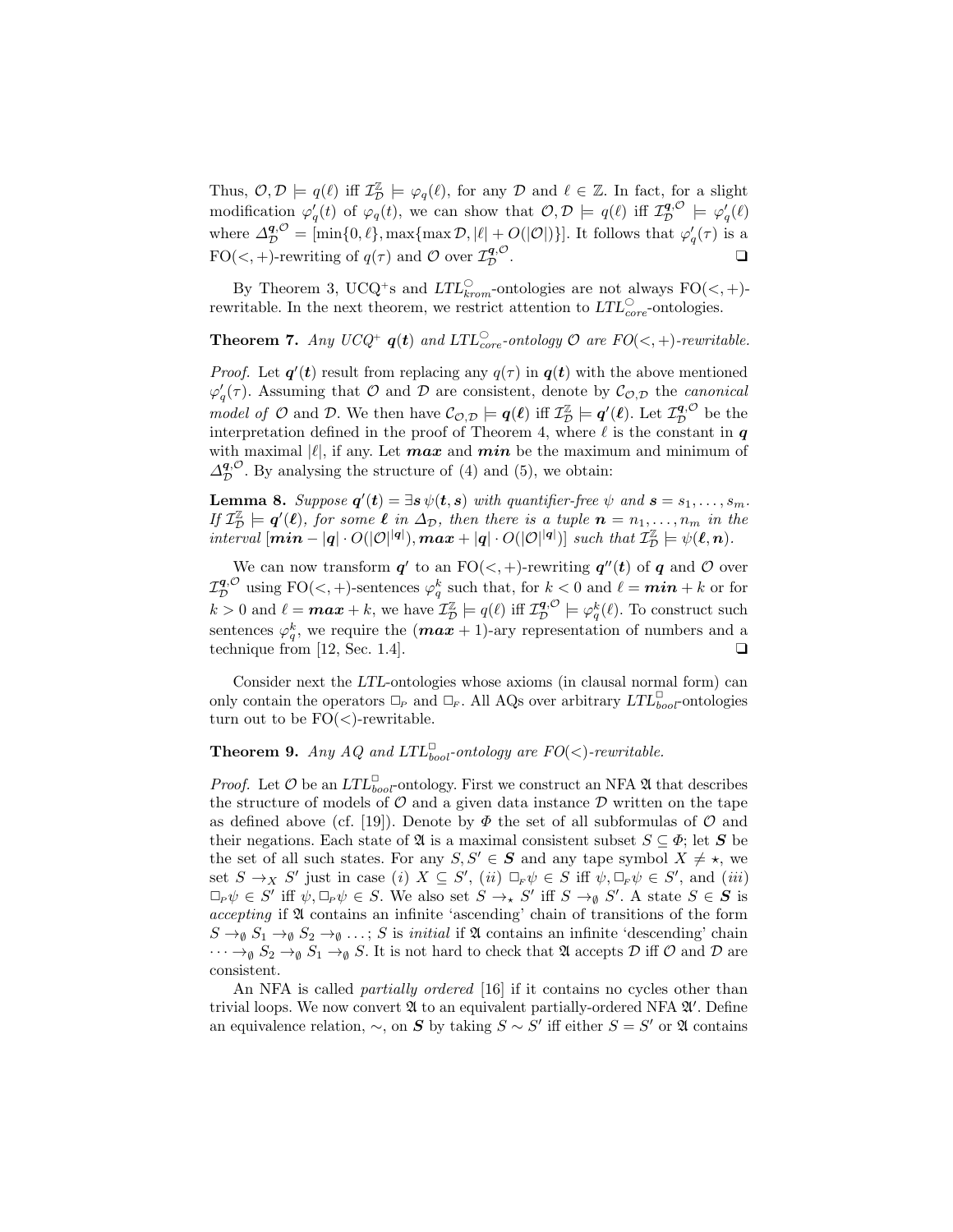a cycle with both S and S'. Denote by [S] the  $\sim$ -equivalence class of S. It is readily seen that if  $S \to_X S'$  then  $S_1 \to_X S'$ , for any  $S_1 \in [S]$ . The states of  $\mathfrak{A}'$  are of the form  $[S]$ , for  $S \in \mathcal{S}$ , and it contains a transition  $[S] \to_X [S']$  iff  $S_1 \rightarrow_X S'_1$ , for some  $S_1 \in [S]$  and  $S'_1 \in [S']$ . The initial (accepting) states of  $\mathfrak{A}'$  are all  $[S]$  with initial (accepting) S. Clearly,  $\mathfrak{A}'$  is partially ordered, and it follows from the construction that  $\mathfrak{A}'$  and  $\mathfrak{A}$  accept the same language.

*Example 10.* Let  $\mathcal{O} = \{ \mathbb{E}(p \to \mathbb{Z}_p q), \mathbb{E}(\mathbb{Z}_p q \to r) \}$ . The NFA  $\mathfrak{A}'$  for  $\mathcal O$  is shown below: all  $\left(\bigcap_{S_1}\right)$  all but  $q \rightarrow (S_2)$  all  $\rightarrow (S_3)$  all

where all states are initial and accepting,  $[S_1] = \{\{\Box_p q, q, p, r\}, \{\Box_p q, q, r\}\}\,$  $[S_2] = {\{\{\Box_p q, p, r\}, \{\Box_p q, r\}\}, [S_3] = 2^{\{r, q\}} \text{ (negative literals are omitted)}.$ 

Consider a maximal path pi in  $\mathfrak{A}'$  of the form  $[S_0] \to_{X_1} \cdots \to_{X_n} [S_n]$ , where all the  $[S_i]$  are pairwise distinct,  $[S_0]$  is initial and  $[S_n]$  accepting. We call  $\pi$  a prime path in  $\mathfrak{A}'$ . Suppose  $[S_i] \to_X [S_i]$  in  $\mathfrak{A}'$ . The operation of duplicating  $[S_i]$ (required for technical reasons that will be clear from Lemma 11) in a prime path  $\pi$  replaces  $[S_i]$  in  $\pi$  with  $[S_i] \to_X [S_i]$ . Denote by  $\Psi_{\mathcal{O}}$  the set of all paths obtained by at most two applications of duplication to some prime path. The length of each path in  $\Psi_{\mathcal{O}}$  is polynomial in  $|\mathcal{O}|$  and  $|\Psi_{\mathcal{O}}| = 2^{\tilde{O}(|\mathcal{O}|^2)}$ . Given an interpretation I and  $\ell \in \mathbb{Z}$ , let  $t_{\mathcal{I}}(\ell) = \{p \in \Phi \cap \mathcal{P} \mid \mathcal{I}, \ell \models p\}$  (the I-type of  $\ell$ ).

**Lemma 11.** For any  $AQ \cdot q(t)$ , interpretation  $\mathcal{I}$  and  $\ell \in \mathbb{Z}$ , we have  $\mathcal{I} \models \mathcal{O} \cup \mathcal{D}$ and  $\mathcal{I} \not\models q(\ell)$  iff there exist a path  $\pi = [S_0] \rightarrow_{X_1} \cdots \rightarrow_{X_n} [S_n]$  in  $\Psi_{\mathcal{O}}$ , an injective function  $f: \{0, \ldots, n\} \to \mathbb{Z}$  and numbers k, b, e in  $\{0, \ldots, n\}$  such that

- $-f(k) = \ell$ ,  $f(b) = 0$ ,  $f(e) = \max \mathcal{D}$  and  $b < e$ ;
- $-$  for any  $m \le f(0)$ , there is  $S'_0 \in [S_0]$  such that  $t_{\mathcal{I}}(m) = S'_0$ ;
- $-$  for any m with  $f(i) \leq m < \tilde{f}(i+1)$ , there is  $S_i' \in [S_i]$  with  $t_{\mathcal{I}}(m) = S_i'$ ;
- $-$  for any  $m \ge f(n)$ , there is  $S'_n \in [S_n]$  such that  $t_{\mathcal{I}}(m) = S'_n$ .

*Example 12.* Consider again the ontology O from Example 10,  $\mathcal{D} = \{p(0), p(2)\}\$ and the model  $\mathcal I$  of  $\mathcal O$  and  $\mathcal D$  shown below:

r, q, ✷<sup>P</sup> q −2 r, q, ✷<sup>P</sup> q −1 p, r, q, ✷<sup>P</sup> q 0 r, q, ✷<sup>P</sup> q 1 p, r, ✷<sup>P</sup> q 2 3

We have  $\mathcal{I}, 3 \not\models r$  and, for the path  $[S_1] = [S_0] \rightarrow_{\{p\}} [S_1] \rightarrow_{\{p\}} [S_2] \rightarrow_{\emptyset} [S_3]$  in  $\Psi_{\mathcal{O}}$ , we can take  $f(0) = -1$ ,  $f(1) = 0$ ,  $f(2) = 2$ ,  $f(3) = 3$ ,  $k = 3$ ,  $b = 1$  and  $e = 2$ . The conditions of Lemma 11 for  $\pi$  can be expressed by an  $FO(<)$ -formula such as

$$
\varphi_{\pi,r}(t) = \exists t_b, t_e[(t_b = 0) \land \star(t_e + 1) \land (t > t_e) \land \n\phi_{\pi,[S_1]}(t_b) \land \phi_{\pi,[S_2]}(t_e) \land \forall t''((t_b < t'' < t_e) \to \phi_{[S_1]}(t''))],
$$

where  $\phi_{\pi,[S_1]}(t) = \phi_{\pi,[S_2]}(t) = p(t) \wedge \neg q(t) \wedge \neg r(t)$  characterises the transitions  $[S_0] \to_{\{p\}} [S_1] \to_{\{p\}} [S_2]$ , and  $\phi_{[S_1]}(t) = \top(t)$  the loops  $[S_1] \to_{all} [S_1]$ .

**Lemma 13.** For any AQ  $q(t)$  and  $LTL_{bool}^{\square}$ -ontology  $\mathcal{O}$ , there is an  $FO(<)$ formula  $\chi_q(t)$  such that  $\mathcal{O}, \mathcal{D} \models q(\ell)$  iff  $\mathcal{I}_{\mathcal{D}}^{\mathbb{Z}} \models \chi_q(\ell)$ , for all  $\mathcal{D}$  and  $\ell \in \mathbb{Z}$ .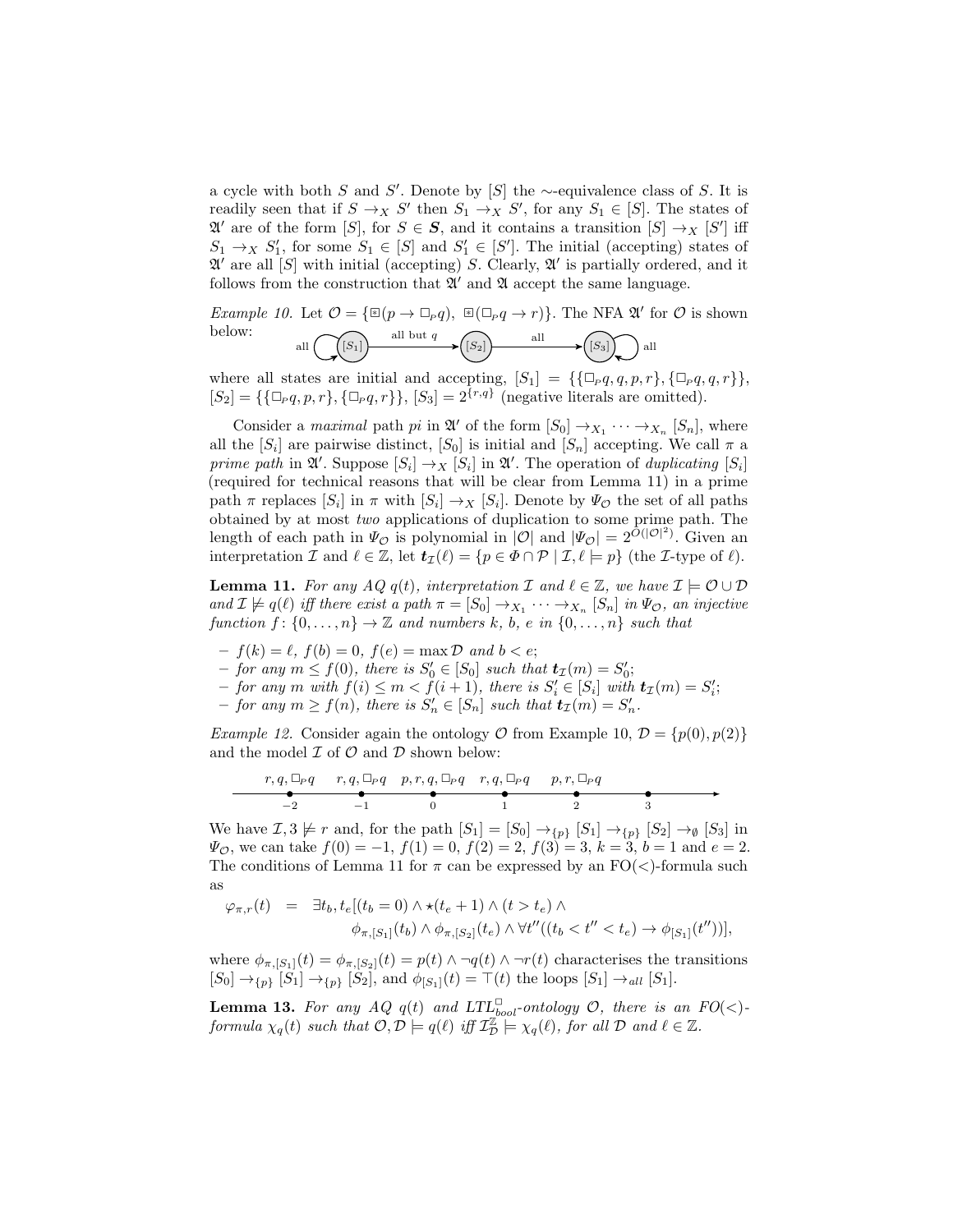The formula  $\chi_q(t)$  is defined as a negation of a disjunction of formulas such as  $\varphi_{\pi,r}(t)$  in Example 12, for all possible choices of  $\pi$ , k, b and e. To complete the proof of Theorem 14, we proceed in the same way as in Theorem 4.  $\Box$ 

By using the canonical models and the technique of the proof of Theorem 7, we also obtain:

**Theorem 14.** Any  $UCQ^+$  and  $LTL_{horn}^{\square}$ -ontology are  $FO(<)$ -rewritable.

Our next aim is to 'lift' these results to temporal extensions of DL-Lite logics.

### 3 OBDA with Temporal DL-Lite

Let  $\alpha$  be one of *bool, horn, krom* or *core,* and let  $\beta$  be one of  $\Box$ ,  $\bigcirc$  or  $\Box\bigcirc$ . We denote by  $T^{\beta}DL\text{-}Life_{\alpha}$  the *temporal description logic* with inclusions of the form

$$
\lambda_1 \sqcap \cdots \sqcap \lambda_n \sqsubseteq \lambda_{n+1} \sqcup \cdots \sqcup \lambda_{n+m} \tag{6}
$$

such that  $\neg \lambda_1 \vee \cdots \vee \neg \lambda_n \vee \lambda_{n+1} \vee \cdots \vee \lambda_{n+m}$  is an  $\alpha$ -clause (according to the definition in Section 1) and the  $\lambda_i$  are all either DL-Lite basic concepts or DL-Lite roles, possibly prefixed with temporal operators indicated in  $\beta$ . Recall [1] that DL-Lite basic concepts, B, are of the form  $B \ ::= \bot \ | A \ | \ \exists R$ , where A is a concept name and R a role. DL-Lite roles are defined by R ::=  $\perp$  | P | P<sup>-</sup>, where P is a role name. A  $T^{\beta}DL\text{-}Lite_{\alpha}$  TBox  $\mathcal{T}$  (RBox  $\mathcal{R}$ ) is a finite set of  $T^{\beta}DL\text{-}Lite_{\alpha}$  concept (respectively, role) inclusions. A TBox is said to be flat if its concept inclusions do not contain  $\exists R$  on the right-hand side. We denote by  $T^{\beta}DL\text{-}Lite^{flat}_{\alpha}$  the fragment of  $T^{\beta}DL\text{-}Lite_{\alpha}$  in which only flat TBoxes are allowed. (Note that DL-Lite<sub>core</sub> is basically RDFS.) An *ABox*  $\vec{A}$  is a set of atoms of the form  $A(a, n)$  and  $P(a, b, n)$ , where a, b are object names and  $n \in \mathbb{Z}$ .

A temporal interpretation is a pair  $\mathcal{I} = (\Delta^{\mathcal{I}}, \mathcal{I}^{(n)})$ , in which  $\Delta^{\mathcal{I}} \neq \emptyset$  and  $\mathcal{I}(n) = (\Delta^{\mathcal{I}}, a_0^{\mathcal{I}}, \ldots, A_0^{\mathcal{I}(n)}, \ldots, P_0^{\mathcal{I}(n)}, \ldots)$  is a standard DL interpretation for each time instant  $n \in \mathbb{Z}$ . Thus, we assume that the domain  $\Delta^{\mathcal{I}}$  and the interpretations  $a_i^{\mathcal{I}} \in \Delta^{\mathcal{I}}$  of the object names are the same for all  $n \in \mathbb{Z}$ . The DL and temporal constructs are interpreted in  $\mathcal{I}(n)$  as expected, for example,

$$
(\bigcirc_F B)^{\mathcal{I}(n)} = B^{\mathcal{I}(n+1)} \quad \text{and} \quad (\bigcirc_F B)^{\mathcal{I}(n)} = \bigcap_{k>n} B^{\mathcal{I}(k)}.
$$

Concept and role inclusions are interpreted in I globally, that is,  $\mathcal{I} \models \Box \lambda_i \subseteq \Box \lambda_j$ just in case  $\bigcap \lambda_i^{\mathcal{I}(n)} \subseteq \bigcup \lambda_j^{\mathcal{I}(n)}$ , for all  $n \in \mathbb{Z}$ . Given an ABox A, we denote by  $\mathcal{I}_{\mathcal{A}}^{\mathbb{Z}}$  the interpretation with domain  $ind(\mathcal{A})$ , which consists of the object names in  $\widehat{\mathcal{A}}$ , such that  $\mathcal{I}_{\mathcal{A}}^{\mathbb{Z}} \models A(a, n)$  iff  $A(a, n) \in \widehat{\mathcal{A}}$  and  $\mathcal{I}_{\mathcal{A}}^{\mathbb{Z}} \models P(a, b, n)$  iff  $P(a, b, n) \in \mathcal{A}$ , for  $a, b \in ind(\mathcal{A})$  and  $n \in \mathbb{Z}$ .

Temporal FOQs are built in the same way as in the LTL case, but from atoms of the form  $A(\xi, \tau)$ ,  $P(\xi, \zeta, \tau)$  using =, <, S and PLUS. As before, we are interested in various types of FO-rewriting of a FOQ  $q$  and a  $T^{\beta}DL\text{-}Lite_{\alpha}$ ontology  $\mathcal{T}, \mathcal{R}$  over finite first-order structures  $\mathcal{I}_{\mathcal{A}}^{q,\mathcal{T},\mathcal{R}}$  which are restrictions of  $\mathcal{I}_{\mathcal{A}}^{\mathbb{Z}}$  to the minimal closed intervals in  $\mathbb{Z}$  containing all time instants from  $\mathcal{A}$  as well as some fixed integers that only depend on  $q$  and  $\mathcal{T}, \mathcal{R}$ .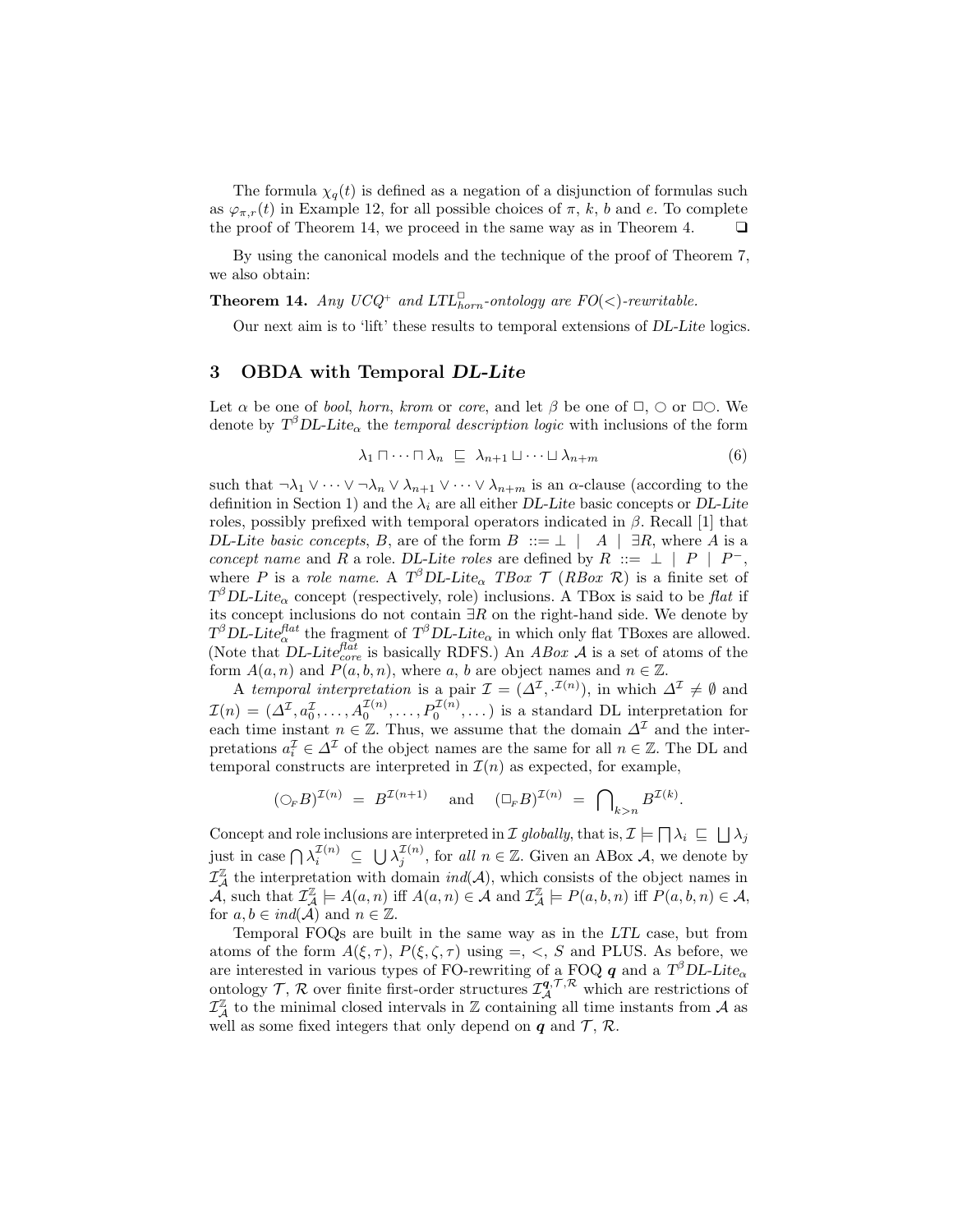**Theorem 15.** Any UCQ<sup>+</sup> and  $T^{\circ}$ DL-Lite<sup>flat</sup> ontology are  $FO(<, +)$ -rewritable.

*Proof.* Without loss of generality, we assume that the TBox,  $\mathcal{T}$ , and RBox,  $\mathcal{R}$ , do not contain nested temporal operators; together with any role inclusion,  $\mathcal{R}$ contains the respective inclusion for the inverses; and for every role inclusion in  $\mathcal{R}$ , say  $\bigcirc_{P} P^{-} \sqsubseteq R$ , there is an inclusion for their domains,  $\bigcirc_{P} \exists P^{-} \sqsubseteq \exists R$ , in T. It can be seen that, for any ABox A consistent with  $\mathcal{T}, \mathcal{R}$  and any  $a, b \in ind(\mathcal{A})$ and  $\ell \in \mathbb{Z}$ , we have:  $\mathcal{R}, \mathcal{A} \models R(a, b, \ell)$  iff  $\mathcal{T}, \mathcal{R}, \mathcal{A} \models R(a, b, \ell)$ , and  $\mathcal{T}, \mathcal{A} \models B(a, \ell)$ iff  $\mathcal{T}, \mathcal{R}, \mathcal{A} \models B(a, \ell).$ 

Denote by  $\mathcal{T}^p$  ( $\mathcal{R}^p$ ) the  $LTL_{core}^{\bigcirc}$ -ontology that contains all inclusions from  $\mathcal{T}$ (R) in which every basic concept (role) is regarded as a propositional variable. For a concept name A (role name P), let  $\varphi_A(t)$  (respectively,  $\varphi_P(t)$ ) be the  $FO(<,+)$ -rewriting of  $A(t)$  and  $\mathcal{T}^p$  (of  $P(t)$  and  $\mathcal{R}^p$ ) constructed in the proof of Theorem 4. For any ABox A and  $a, b \in ind(A)$ , denote by  $A_{a,b}$  the LTL data instance containing  $P(n)$  if  $P(a, b, n) \in \mathcal{A}$  and  $P^-(n)$  if  $P(b, a, n) \in \mathcal{A}$ . Similarly, for any  $a \in ind(\mathcal{A})$ , let  $\mathcal{A}_a$  contain  $A(n)$  if  $A(a, n) \in \mathcal{A}$  and  $\exists R(n)$  if  $R(n) \in \mathcal{A}_{a,b}$ , for some b. Then  $\mathcal{R}^p$ ,  $\mathcal{A}_{a,b} \models R(n)$  iff  $\mathcal{R}, \mathcal{A} \models R(a,b,n)$ , and  $\mathcal{T}^p$ ,  $\mathcal{A}_a \models B(n)$  iff  $\mathcal{T}, \mathcal{A} \models B(a, n).$ 

Now, given an atom  $P(\xi, \zeta, \tau)$ , we construct an  $FO(<, +)$ -formula  $P^*(\xi, \zeta, \tau)$ by replacing every  $R(\tau')$  in  $\varphi_P(\tau)$  with  $R(\xi, \zeta, \tau')$  if R is a role name, and with  $Q(\zeta, \xi, \tau')$  if  $R = Q^-$ . Similarly, given an atom  $A(\xi, \tau)$ , we construct an  $FO(\leq, +)$ formula  $A^*(\xi, \tau)$  by replacing every  $B(\tau')$  in  $\varphi_A(\tau)$  with  $B(\xi, \tau')$  if B is a concept name, with  $\exists y P^*(\xi, y, \tau')$  if  $B = \exists P$ , and with  $\exists y P^*(y, \xi, \tau')$  if  $B = \exists P^-$ . As a consequence of Theorem 4 and the observations above, we obtain:

**Lemma 16.** For any ABox A, any  $a, b \in ind(A)$  and any  $\ell \in \mathbb{Z}$ , we have:  $\mathcal{T}, \mathcal{R}, \mathcal{A} \models P(a, b, \ell) \text{ iff } \mathcal{I}_{\mathcal{A}}^{\mathbb{Z}} \models P^{*}(a, b, \ell), \text{ and } \mathcal{T}, \mathcal{R}, \mathcal{A} \models A(a, \ell) \text{ iff } \mathcal{I}_{\mathcal{A}}^{\mathbb{Z}} \models A^{*}(a, \ell).$ 

The remainder of the proof is a straightforward modification of the corresponding part in the proof of Theorem 7.  $\Box$ 

Example 17. Suppose  $q = \exists x, y, t (P(x, y, t) \land A(x, t))$  and let T contain  $\exists P^{-} \sqsubseteq A$ and R contain  $\bigcirc_{P} P^{-} \sqsubseteq P$ . We will also assume that  $\bigcirc_{P} P \sqsubseteq P^{-}$  is in R and so, both  $\bigcirc_{P} \exists P^{-} \sqsubseteq \exists P$  and  $\bigcirc_{P} \exists P \sqsubseteq \exists P^{-}$  are in T. We obtain the following  $FO(<, +)$ rewriting of q and  $\mathcal{T}, \mathcal{R}$ , where all the variables are existentially quantified:

$$
\underbrace{[(P(x,y,s) \land (t-s=2n \geq 0)) \lor (P(y,x,s) \land (t-s=2n+1 \geq 0))] \land}_{P^*(x,y,t)}
$$
\n
$$
[A(x,t) \lor \exists z ((P(z,x,s) \land (t-s=2n \geq 0)) \lor (P(x,z,s) \land (t-s=2n+1 \geq 0)))].
$$
\n
$$
A^*(x,t)
$$

**Theorem 18.** Any UCQ<sup>+</sup> and any  $T^{\square}DL\text{-}Lite^{flat}_{horn}$  ontology are  $FO(<)$ -rewritable.

Proof. We proceed similarly to the proof of Theorem 15. One important difference is that, given an RBox  $\mathcal{R}$ , we extend it with  $\Box_F R \equiv F_R$ , for every  $\Box_F R$  in  $\mathcal{R}$ ,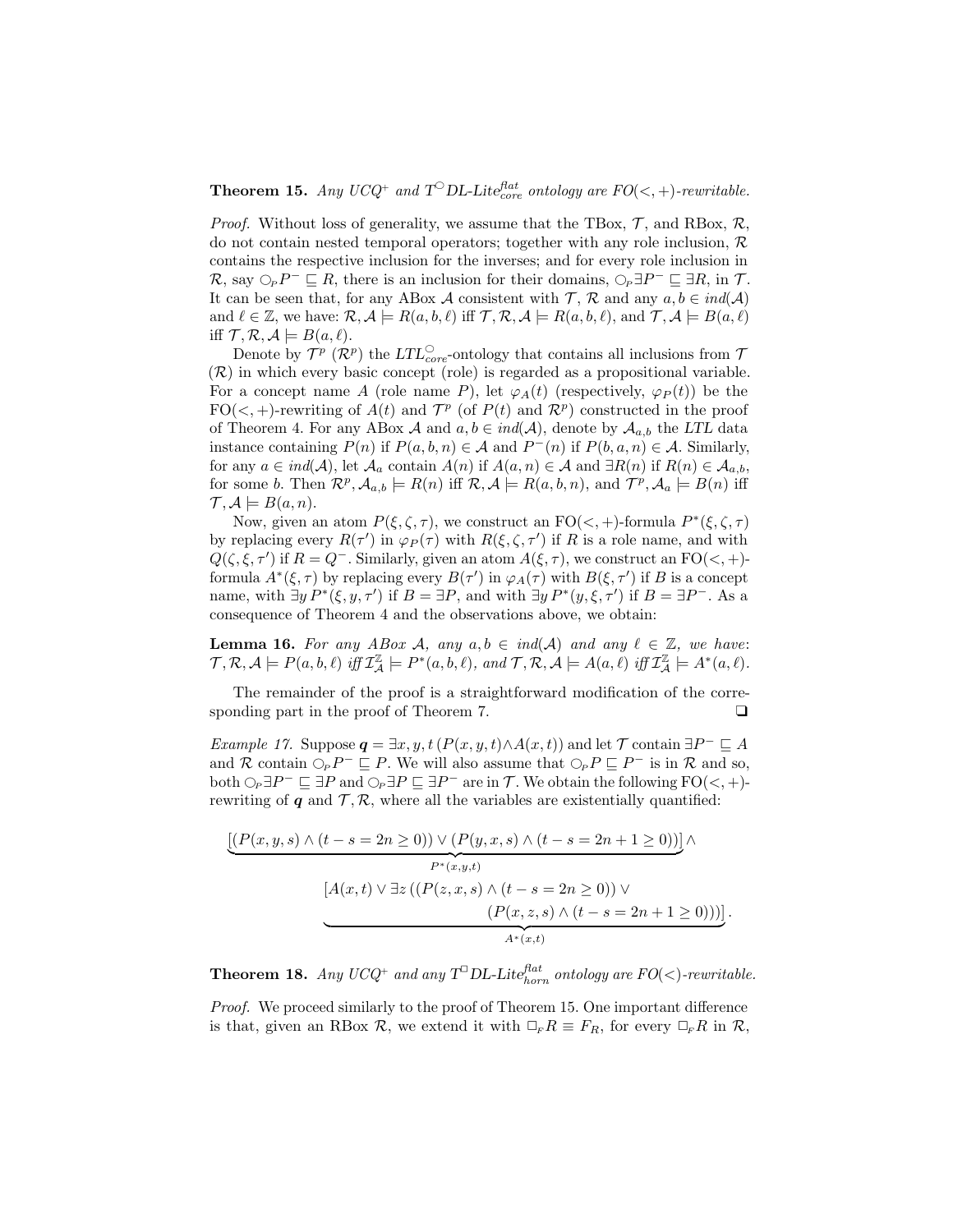and  $\Box_P R \equiv P_R$ , for every  $\Box_P R$  in R. (These new roles are auxiliary and do not occur in any ABox.) Treating (the extended)  $\mathcal{R}$  as an  $LTL_{horn}^{\Box}$ -ontology, we take the rewriting  $\chi_R(t)$  of  $R(t)$  and  $R$  constructed in the proof of Theorem 14. Let  $R^*(\xi, \zeta, \tau)$  be the result of replacing every  $P(\tau')$  in  $\chi_R(t)$  with  $P(\xi, \zeta, \tau')$ and every  $P^-(\tau')$  with  $P(\zeta,\xi,\tau')$ . To construct a rewriting for atoms  $A(\xi,\tau)$ , we extend  $\mathcal T$  with  $\exists F_R \sqsubseteq \Box_F \exists R$ , for every  $F_R$  in  $\mathcal R$ , and  $\exists P_R \sqsubseteq \Box_P \exists R$ , for every  $P_R$  in  $R$ . (The need for such axioms, connecting  $T$  and  $R$ , is explained by Example 19.) Treating (the extended)  $\mathcal{T}$  as an  $LTL_{horn}^{\square}$ -ontology, we take the rewriting  $\chi_A(t)$  of  $A(t)$  and  $\mathcal T$  from Theorem 14. Denote by  $A^*(\xi, \tau)$  the result of replacing every  $A'(\tau')$  in  $\chi_A(t)$  with  $A'(\xi, \tau')$ , every  $\exists P(\tau')$  with  $\exists y P^*(\xi, y, \tau')$ , and every  $\exists P^-(\tau')$  with  $\exists y P^*(y,\xi,\tau')$ . The remainder of the proof is now routine.

Example 19. Consider  $\mathcal{R} = \{R \sqsubseteq \Box_p T\}$ ,  $\mathcal{T} = \{\Box_p \exists T \sqsubseteq A\}$  and the AQ  $A(x, t)$ . Then  $\chi_T(t) = T(t) \vee \exists s \, [(s > t) \wedge R(s)]$ . If we did not extend  $\mathcal T$  with  $\exists P_T \sqsubseteq \Box_P \exists T$ , we would have  $\chi_A(t) = A(t)$ . But due to this inclusion, we obtain

$$
\chi_A(t) = A(t) \lor \exists t' \left[ (t' \ge t) \land \exists P_T(t') \right] \lor
$$
  
\n
$$
\exists t' \left[ (t' < t) \land \exists P_T(t') \land \forall s \left( (t' \le s < t) \to \exists T(s) \right) \right],
$$
  
\n
$$
\chi_{P_T}(t) = \exists t' \left[ (t' \ge t) \land R(t') \right] \lor \exists t' \left[ (t' < t) \land R(t') \land \forall s \left( (t' \le s < t) \to T(s) \right) \right].
$$

**Theorem 20.** The UCQ<sup>+</sup>-entailment problem over  $T^{\Box\bigarrow}DL\text{-}Lite^{flat}_{horn}\text{-}onto logies$ without role inclusions is  $NC<sup>1</sup>$ -complete for data complexity.

*Proof.* To sketch the idea, let us assume that the given TBox  $\mathcal T$  does not contain roles (roles are mostly harmless without role inclusions). Let  $q = \exists x \exists t \varphi(x, t)$ be the given UCQ<sup>+</sup>. We treat the atoms  $A(x_i, t)$  in  $\varphi$  as unary predicates  $Ax_i(t)$ and, using the construction from [19], define an NFA  $\mathfrak A$  such that, for any ABox A and any tuple a from A, we have  $\mathcal{T}, \mathcal{A} \not\models \exists t \varphi(a, t)$  iff  $\mathfrak{A}$  accepts a word  $\mathcal{D}_a$ , constructed by a constant-size circuit and encoding the data in  $A$  relevant to  $a$ . We convert  $\mathfrak A$  to an NC<sup>1</sup> circuit and then use multiple copies of the constructed circuits to assemble an NC<sup>1</sup> circuit answering  $q$  over any given ABox.  $\Box$ 

### 4 Conclusions

This paper launches a systematic investigation of the rewritability problem for temporal queries and ontologies. We first consider this problem for AQs and  $UCQ<sup>+</sup>$ s over LTL-ontologies in clausal normal form and classify them in terms of  $FO(<)$ -,  $FO(<, +)$ - or NFA-rewritability. However, it remains unclear whether NFA-rewritability of AQs over  $\mathsf{LTL}_{krom}^{\square\bigcirc}$ -ontologies, and of AQs and UCQ<sup>+</sup>s over LTL<sup> $\Box$ </sup> core-ontologies can be improved to  $\rm FO(<, +)$ -rewritability. Another interesting problem is to analyse rewritability of general FO-queries in more detail.

We also show that some of our rewritability results over LTL-ontologies can be lifted to the corresponding flat DL-Lite-ontologies. Extending these results to the non-flat case looks more of less straightforward but is technically challenging. We are working on the extension of Theorem 20 to the case with role inclusions and on a complete classification of temporalised DL-Lite logics according to query rewritability.